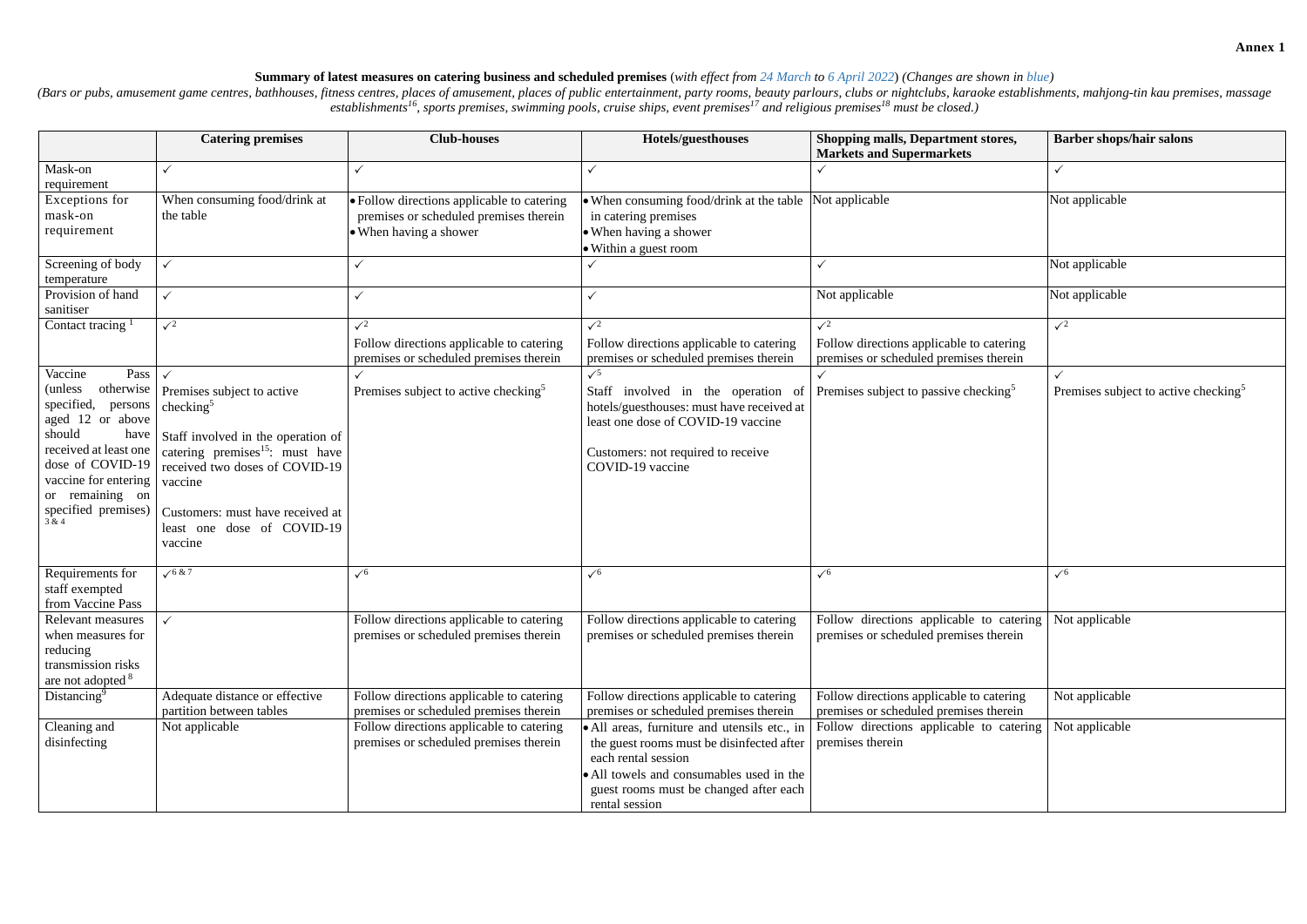|                                                        | <b>Catering premises</b>                                                                                                                                                                                                                                                                              | <b>Club-houses</b>                                                                                                                                                                                                       | Hotels/guesthouses                                                                                                                                                                                                                                                                                                                                                                                                                                                                                                                                                                                                  | <b>Shopping malls, Department stores,</b><br><b>Markets and Supermarkets</b>                                                                                                                             | <b>Barber shops/hair salons</b>             |
|--------------------------------------------------------|-------------------------------------------------------------------------------------------------------------------------------------------------------------------------------------------------------------------------------------------------------------------------------------------------------|--------------------------------------------------------------------------------------------------------------------------------------------------------------------------------------------------------------------------|---------------------------------------------------------------------------------------------------------------------------------------------------------------------------------------------------------------------------------------------------------------------------------------------------------------------------------------------------------------------------------------------------------------------------------------------------------------------------------------------------------------------------------------------------------------------------------------------------------------------|----------------------------------------------------------------------------------------------------------------------------------------------------------------------------------------------------------|---------------------------------------------|
| Headcount                                              | Maximum 2 persons per table                                                                                                                                                                                                                                                                           | premises or scheduled premises therein<br>• Meeting rooms/function rooms: 50% of<br>the maximum capacity                                                                                                                 | Follow directions applicable to catering $\bullet$ Meeting rooms/function rooms: 50%<br>of the maximum capacity                                                                                                                                                                                                                                                                                                                                                                                                                                                                                                     | Follow directions applicable to catering<br>premises therein                                                                                                                                             | Not applicable                              |
| Dine-in<br>service<br>hours <sup>10</sup>              | 5am to 5.59pm                                                                                                                                                                                                                                                                                         | Follow directions applicable to catering<br>premises therein                                                                                                                                                             | Follow directions applicable to catering<br>premises therein                                                                                                                                                                                                                                                                                                                                                                                                                                                                                                                                                        | Follow directions applicable to catering<br>premises therein                                                                                                                                             | Not applicable                              |
| Maximum number<br>of<br>persons<br>per<br>banquet      | Banquet not allowed                                                                                                                                                                                                                                                                                   | Follow directions applicable to catering<br>premises therein                                                                                                                                                             | Follow directions applicable to catering<br>premises therein                                                                                                                                                                                                                                                                                                                                                                                                                                                                                                                                                        | Follow directions applicable to catering<br>premises therein                                                                                                                                             | Not applicable                              |
| Live performance                                       | Live performance or<br>dancing<br>activity not allowed                                                                                                                                                                                                                                                | Meeting rooms/ function rooms: live<br>performance or dancing activity not<br>allowed                                                                                                                                    | Meeting rooms / function rooms: live<br>performance or dancing activity not<br>allowed                                                                                                                                                                                                                                                                                                                                                                                                                                                                                                                              | Follow directions applicable to catering<br>premises therein                                                                                                                                             | Not applicable                              |
| Karaoke<br><b>or</b><br>mahjong-tin<br>kau<br>activity | Suspended                                                                                                                                                                                                                                                                                             | Suspended                                                                                                                                                                                                                | Suspended                                                                                                                                                                                                                                                                                                                                                                                                                                                                                                                                                                                                           | Not applicable                                                                                                                                                                                           | Not applicable                              |
| Shower facilities <sup>11</sup>                        | Not applicable                                                                                                                                                                                                                                                                                        | $\checkmark$                                                                                                                                                                                                             | $\checkmark$ (facilities in the communal area)                                                                                                                                                                                                                                                                                                                                                                                                                                                                                                                                                                      | Not applicable                                                                                                                                                                                           | Not applicable                              |
| Steam and sauna<br>facilities                          | Not applicable                                                                                                                                                                                                                                                                                        | Closed                                                                                                                                                                                                                   | Closed                                                                                                                                                                                                                                                                                                                                                                                                                                                                                                                                                                                                              | Not applicable                                                                                                                                                                                           | Not applicable                              |
| Specific<br>requirements<br>and<br>restrictions        | Dedicated staff must be $\bullet$<br>arranged for clearing used<br>utensils and cleaning and<br>disinfecting used tables and $\vert \bullet \vert$<br>partitions <sup>12</sup><br>Requirements on air change $\vert \bullet \vert$<br>or air purifiers for the seating<br>area must be fulfilled $13$ | Catering premises or scheduled $\bullet$<br>therein must<br>follow<br>premises<br>applicable directions<br>Facilities used as the scheduled $\bullet$<br>premises to be closed must be closed<br>Ball pit must be closed | Catering premises or scheduled $\bullet$<br>therein must follow<br>premises<br>applicable directions<br>Facilities used as the scheduled<br>premises to be closed must be closed<br>Designated<br>Quarantine<br>$\bullet$<br>Hotels/Guesthouses must comply<br>with the relevant requirements <sup>14</sup><br>Guesthouses other than Designated<br>Quarantine Guesthouses must not<br>accept persons under quarantine as<br>guests<br>Hotels other than Designated<br>$\bullet$<br>Quarantine Hotels must not accept<br>persons under quarantine who have<br>stayed in Taiwan or places outside<br>China as guests | Catering premises therein must follow $\vert \bullet \vert$<br>applicable directions<br>Facilities used as the scheduled<br>$\bullet$<br>premises to be closed must be closed<br>Ball pit must be closed | Beauty service facilities must be<br>closed |

1 To display the poster containing the "LeaveHomeSafe" (LHS) venue QR code at the entrance of the premises or at a conspicuous location which must be unobstructed at any one time so that it is readily accessible for scanni phone/other mobile device by a person entering the premises and the size of the image of the poster displayed must not be less than 210 x 297mm (A4 size).

2 For premises subject to "active checking" (see note 5) and hotels/guesthouses, it must be ensured that before a customer is allowed to enter the premises, he/she scans the LHS venue QR code using the LHS mobile applicati mobile phone/other mobile device. This requirement does not apply to a customer only ordering takeaway at a catering business premises. Customers or users of premises subject to "passive checking"(see note 5) should also c the above LHS related requirements, but the requirement for relevant premises operator to ensure compliance with the LHS requirements by customers or users is not applicable.

The following three categories of persons may use the specified form available on the COVID-19 Thematic Website / Food and Environmental Hygiene Department (FEHD) webpage or a written or electronic form separately prepared containing all content in the aforementioned standard form to register his/her name, contact number and the date and time of his/her visit as an alternative to the use of the LHS mobile application. The relevant premises o

## **Note**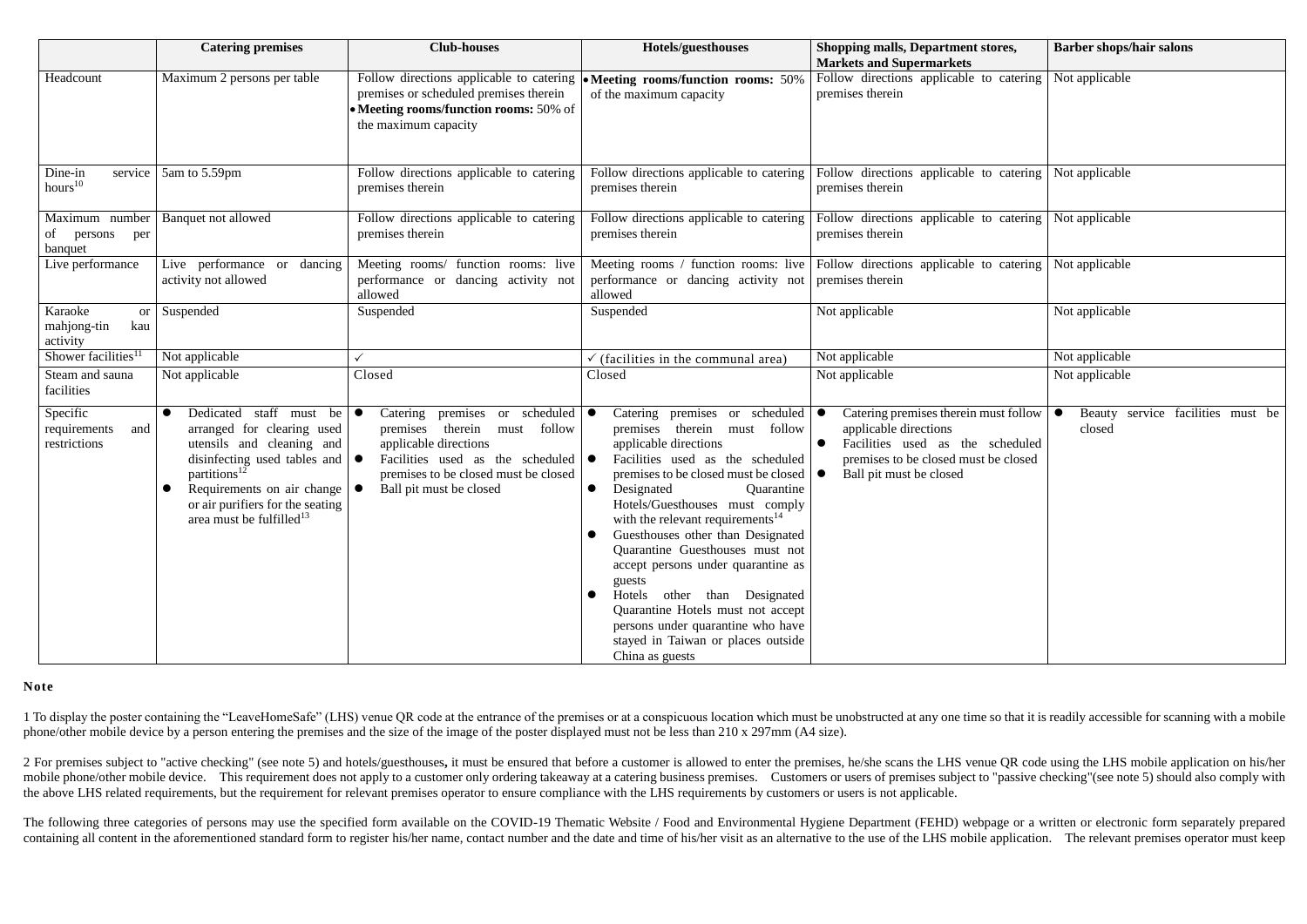the written or electronic records for 31 days:

- (a) persons aged 65 or above and aged 15 or below;
- (b) persons with disability; and
- (c) other persons recognised by the Government or organisation(s) authorised by the Government for this purpose.

For persons aged 15 or below entering a catering premises or scheduled premises, he/she would not have to register his/her personal information using the specified form if he/she is accompanied by an adult who has complied requirement (i.e. he/she has used the LHS mobile application or use the specified form to register relevant information as an alternative in accordance with the requirements). For premises subject to "passive checking", th of persons are not required to fill in the specified form.

The above requirements on customers' use of LHS mobile application do not apply to scheduled premises that are regulated under Cap. 599F and owned or managed by the Government of the Hong Kong Special Administrative Region

3 To facilitate the public's understanding of the Vaccine Pass requirements, notes 3 to 7 set out the key requirements. For other relevant requirements and exemption arrangements etc., please refer to the Vaccine Pass Dire the Prevention and Control of Disease (Vaccine Pass) Regulation (Cap. 599L) (G.N.(E.) 348 of 2022) and the Vaccine Pass thematic website [\(www.vaccinepass.gov.hk\)](http://www.vaccinepass.gov.hk/).

Under the arrangements for the first stage of Vaccine Pass (from 24 February to 29 April 2022), except for exempted persons (see note 4) and recovered persons within 6 months from recovery, all persons aged 12 or above (in customers, users and visitors etc.) are required to receive at least one dose of COVID-19 vaccine for entering or remaining on any specified premises (except for staff involved in the operation of catering premises who sho doses of COVID-19 vaccine and customers of hotels /guesthouses who are not subject to any vaccination requirement). All persons entering or remaining on specified premises are required to carry an electronic or a paper cop COVID-19 vaccination record or COVID-19 Vaccination Medical Exemption Certificate (Exemption Certificate), and present it on the request of authorised officers or persons-in-charge. For other Vaccine Pass requirements, ple to the Vaccine Pass Direction issued under Cap. 599L (G.N.(E.) 348 of 2022).

4 Persons exempted from the Vaccine Pass requirements include: (a) a person aged below 12; (b) a person holding an Exemption Certificate; (c) a person entering a premises only for placing an order for takeaway of food or d such food or drink on the premises; (d) a person delivering or picking up an article on the premises; (e) a person performing necessary repairs on the premises; (f) a person entering or passing through a premises for recei medical treatment, a COVID-19 testing, receiving essential Government services, or participating in legal proceedings; and (g) a person who has lawful authority or reasonable excuse for entering or remaining on the premise of the exemption conditions, please refer to the COVID-19 Thematic Website [\(www.coronavirus.gov.hk/pdf/vp\\_t2\\_ENG.pdf\)](https://www.coronavirus.gov.hk/pdf/vp_t2_ENG.pdf).

- 5 For premises subject to "active checking", the person-in-charge should:
- (a) display a notice in the specified format (see Vaccine Pass Direction for detailed requirements) in a prominent position at or near every entrance to the premises;
- (b) inspect the vaccination records or Exemption Certificates (as applicable) of all persons entering or remaining on the premises to ensure that the visitors fulfill the requirements under the Vaccine Pass;
- (c) for persons entering or remaining on the premises, other than staff members involved in the operation of the premises, if the vaccination record or Exemption Certificate (as applicable) presented in accordance with (b) form of a OR code, use the latest version of the "OR Code Verification Scanner" mobile application developed by the Government to scan the OR code of vaccination record or Exemption Certificate and keep the log record for (for the purpose of identifying and tracing of any person who may have been exposed to the risk of contracting COVID-19, the person-in-charge is required to upload the log record to an information system specified by the G on the request of an authorised officer);
- (d) for persons entering or remaining on the premises, other than staff members involved in the operation of the premises, whose vaccination record or Exemption Certificate (as applicable) presented in accordance with (b) or is not presented in a form of a OR code, and for children aged below 12 not accompanied by an adult, require such persons to make a declaration or provide their contact information using the specified form available on 19 Thematic Website/relevant website of the FEHD to collect the name, telephone number, date and time of visit of such persons entering or remaining on the premises and to keep the declaration or information collected for
- (e) for staff members involved in the operation of the premises, collect and retain the vaccination record or Exemption Certificate (as applicable) of his/her staff members for inspection on the request of an authorised of

6. If a staff member involved in the operation of the premises is exempted from the Vaccine Pass requirement under the Vaccine Pass Direction (see note 4), he/she must undergo a polymerase chain reaction-based nucleic acid every 7 days starting from 24 March 2022 and the sample(s) of the test(s) must be taken through combined nasal and throat swabs, and ensure that a SMS notification containing the result of the test is obtained before 31 Ma end of every subsequent 7-day period and keep record of each SMS notification for 31 days.

7 If a staff member involved in the operation of catering premises has not received two doses of COVID-19 vaccine, but have received one dose of COVID-19 vaccine, the relevant premises operator and staff member who adopt t measures may be deemed to have complied with the relevant requirement about staff members receiving two doses of COVID-19 vaccine:

(i) ensure that such staff member has already made an appointment for receiving the second dose of COVID-19 vaccine on or before 30 March 2022, and keeps record of the above appointment; and (ii) arrange for such staff members to undergo a polymerase chain reaction based nucleic acid test for COVID-19 once during the period from 24 March to 30 March 2022 and the sample of the test conducted must be taken throu nasal and throat swabs which must not be taken by the person being tested, and ensure that such staff obtain the relevant SMS notification containing the result of the test before 31 March 2022 and keep record of such SMS

For premises subject to "passive checking", the person-in-charge of the premises should:

(a) display a notice in the specified format (see Vaccine Pass Direction for detailed requirements) in a prominent position at or near every entrance to the premises; and

(b) for staff members involved in the operation of the premises, collect and retain the vaccination record or Exemption Certificate (as applicable) of his/her staff members for inspection on the request of an authorised of

For hotels/guesthouses, the person-in-charge of the premises should:

(a) collect and retain the vaccination record or Exemption Certificate (as applicable) of his/her staff members for inspection on the request of an authorised officer.